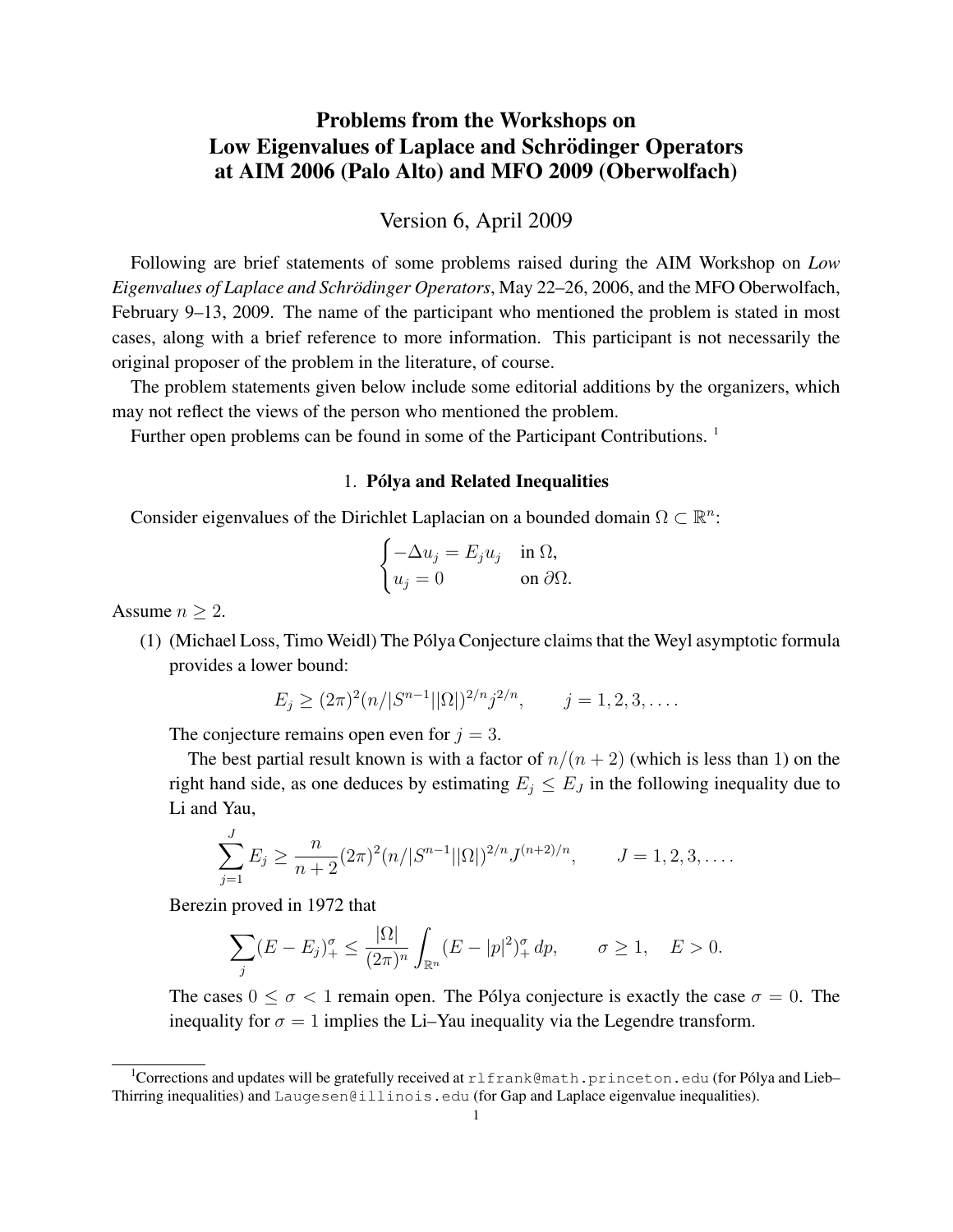(2) (Timo Weidl) Can one strengthen the Li–Yau result by including a correction term, perhaps involving the surface area of the boundary? This has been done for the discrete Laplacian on domains in a lattice; J. K. Freericks, E. H. Lieb, D. Ueltschi, *Phase separation due to quantum mechanical correlations*, Phys. Rev. Lett. 88, 106401 1-4 (2002).

There is a result by Melas of Li–Yau type with corrections involving *moments of inertia* rather than surface area, see A. Melas, *A lower bound for sums of eigenvalues of the Laplacian*, Proc. Amer. Math. Soc. 131 (2003), 631–636.

February 2009: The result of Melas has been strengthened by inclusion of a correction term involving the surface area of the boundary; see H. Kovarik, S. Vugalter, T. Weidl, *Two-dimensional Berezin–Li–Yau inequalities with a correction term*, Comm. Math. Phys. 287 (2009), 959–981. An earlier improvement for  $\gamma > 3/2$ , involving a notion of effective boundary, is due to T. Weidl, *Improved Berezin–Li–Yau inequalities with a remainder term*, in: Spectral theory of differential operators, T. Suslina and D. Yafaev (eds.), Amer. Math. Soc. Transl. Ser. 2, 225 (2008). For  $\gamma < 3/2$  further improvements seem possible and desirable.

(3) (Timo Weidl) There are analogues of the Polya and Li–Yau inequalities under Neumann ´ boundary conditions, with the inequality signs reversed. The Pólya Conjecture remains open for Neumann boundary conditions for  $j \ge 2$ , except it was recently proved for  $j =$ 2 in two dimensions by A. Girouard *et al.*, J. Diff. Geometry, to appear. The analogue of Li–Yau was proved by Pawel Kröger; see P. Kröger, *Upper bounds for the Neumann eigenvalues on a bounded domain in Euclidean space*, J. Funct. Anal. 106 (1992), no. 2, 353–357, and also A. Laptev *Dirichlet and Neumann eigenvalue problems on domains in Euclidean spaces*, J. Funct. Anal. 151 (1997), 531–545.

Can one strengthen the Kröger result by including a correction term?

- (4) (Timo Weidl) The questions raised above are meaningful in the presence of a magnetic field. For more information and some progress see Item (10) below.
- (5) (Evans Harrell, Joachim Stubbe) For  $\sigma \geq 2$  the mapping

$$
r_{\sigma}: E \mapsto E^{-\sigma - d/2} \left( \frac{|\Omega|}{(2\pi)^n} \int_{\mathbb{R}^n} (E - |p|^2)^{\sigma} dp - \sum_j (E - E_j)^{\sigma} \right)
$$

is non-increasing. This was proved in E. M. Harrell and L. Hermi, *Differential inequalities for Riesz means and Weyl-type bounds for eigenvalues*, J. Funct. Analysis 254 (2008), 3173–3191, using the trace identities of E. M. Harrell and J. Stubbe, *On trace identities and universal eigenvalue estimates for some partial differential operators*, Trans. Amer. Math. Soc. 349 (1997), 1797–1809, and *Universal bounds and semiclassical estimates for eigenvalues of abstract Schrödinger operators*, preprint 2008, available as arXiv:0808.1133.

According to Weyl's asymptotic formula  $r_{\sigma}(E)$  tends to zero as E tends to infinity and therefore  $r_{\sigma}(E) \geq 0$ , which is the Berezin–Li–Yau-inequality. Can one strengthen this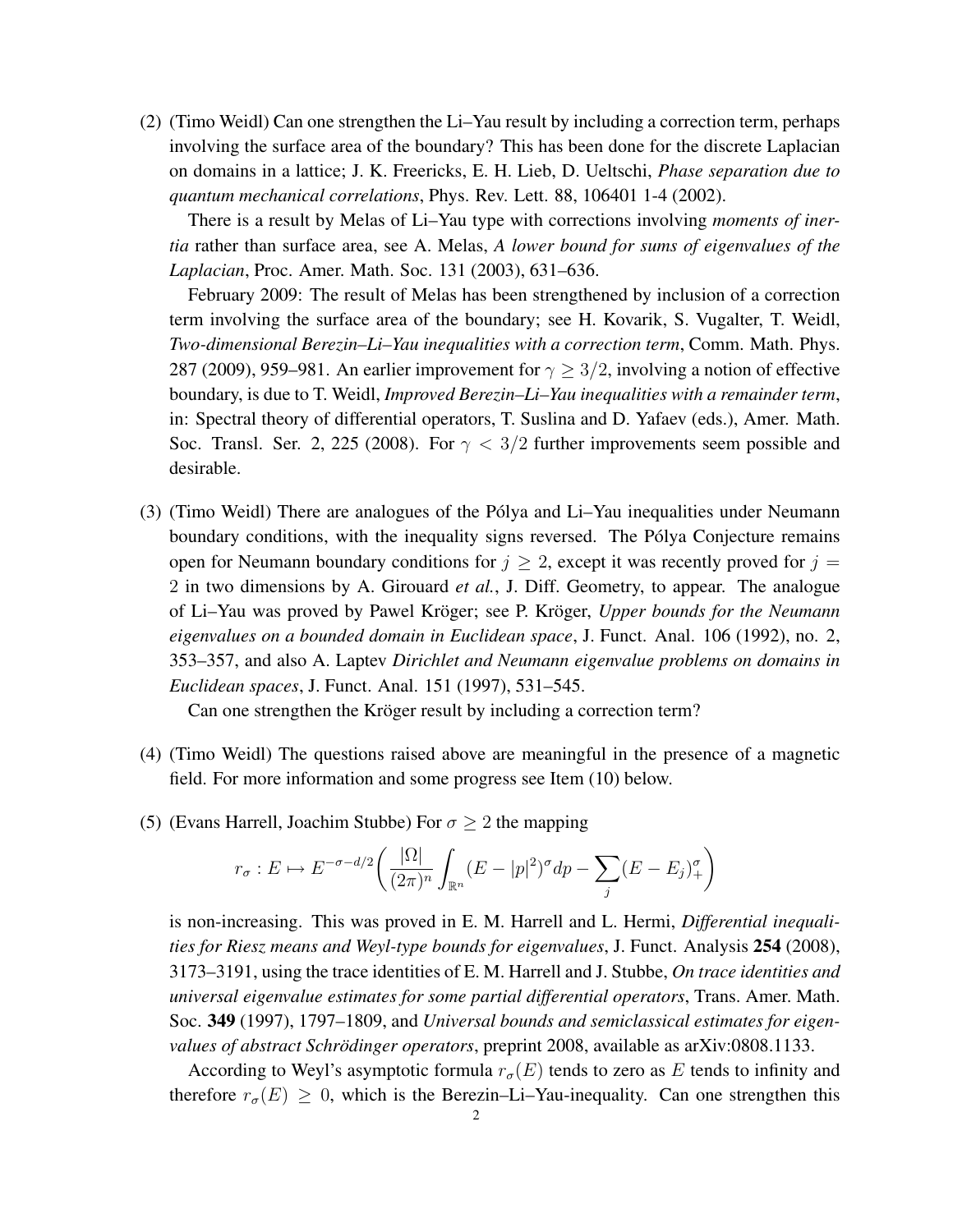bound in the trace identity of Harrell–Stubbe to obtain correction terms involving the surface area of the boundary? For the Laplacian with periodic boundary conditions a similar monotonicity property holds (for details see E. M. Harrell and J. Stubbe, *Trace identities for commutators, with applications to the distribution of eigenvalues*, preprint 2009, available as arXiv:0903.0563). In this case the search for the correction term is related to the famous Gauss circle problem (or lattice point problem).

- (6) (Evans Harrell, Joachim Stubbe) Prove monotonicity results like in Item (5) for higher order operators (e.g. clamped plate problem) and fractional powers of Laplacians (for some results on <sup>√</sup> −∆ see E. M. Harrell and S. Yıldırım Yolcu, *Eigenvalue inequalities for Klein-Gordon Operators*, accepted for publication in J. Funct. Analysis) leading to Berezin-Li-Yau inequalities for these operators.
- (7) (Evans Harrell, Joachim Stubbe) For  $p > 0$  let

$$
M_p(J) := \left(\frac{n+2p}{n}\frac{1}{J}\sum_{j=1}^J E_j^p\right)^{\frac{1}{p}}\tag{1}
$$

and for  $p = 0$  define

$$
M_0(J) := e^{\frac{2}{n}} \bigg( \prod_{j=1}^J E_j \bigg)^{\frac{1}{J}}.
$$
 (2)

According the the Weyl asymptotic formula, for all  $p \geq 0$ ,

$$
M_p(J) \sim (2\pi)^2 (n/|S^{n-1}||\Omega|)^{2/n} J^{2/n}
$$

as  $J \to \infty$ . In E. M. Harrell and J. Stubbe, *On trace identities and universal eigenvalue estimates for some partial differential operators*, Trans. Amer. Math. Soc. 349 (1997), 1797–1809, it has been shown that

$$
M_1^2(J) - M_2(J) \ge \frac{1}{4}(E_{J+1} - E_J)^2(\ge 0)
$$

and

$$
M_1(J) - \sqrt{M_1^2(J) - M_2(J)} \le E_J \le E_{J+1} \le M_1(J) + \sqrt{M_1^2(J) - M_2(J)}.
$$

Both inequalities are sharp in the Weyl limit. For extensions to other  $M_p(J)$  see E. M. Harrell and J. Stubbe, *Universal bounds and semiclassical estimates for eigenvalues of abstract Schrödinger operators, preprint 2008, available as arXiv:0808.1133. For*  $p > 0$ find an upper bound of the form

$$
M_p^{2p}(J) - M_{2p}^p(J) \le C(p, \Omega) E_1^{2p} J^{2p\kappa}
$$

with  $\kappa < 2/n$ .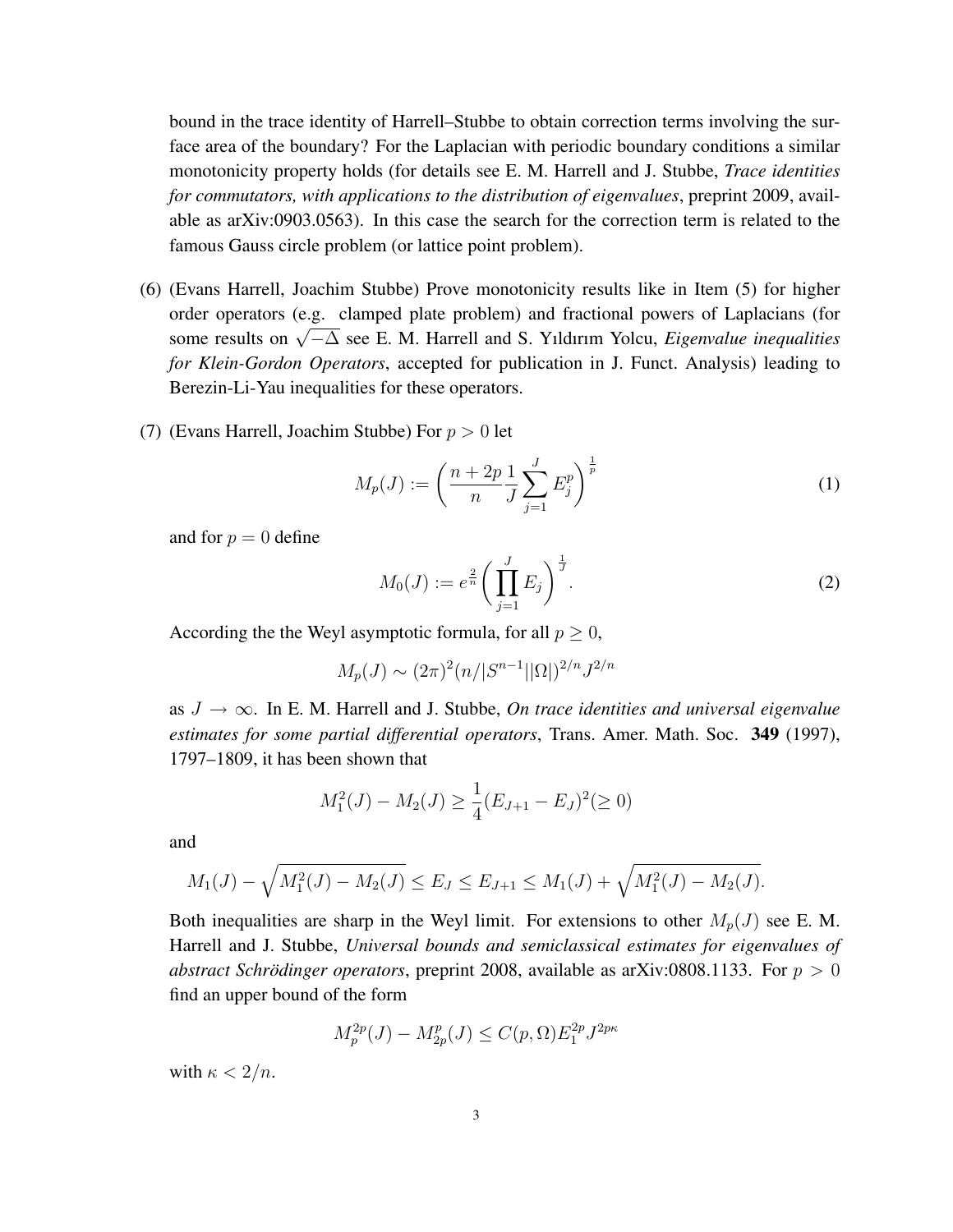(8) (Evans Harrell, Joachim Stubbe) With the above notations does

$$
E_J \le M_p(J)
$$

hold for all J and all  $p \geq 0$ ? Can one find  $\Omega$  and J such that the inequality

$$
M_1^2(J) - M_2(J) \ge \frac{1}{4}(E_{J+1} - E_J)^2
$$

is saturated ?

### 2. Lieb–Thirring Inequalities

Write  $E_1 < E_2 \le E_3 \le \cdots \le 0$  for the eigenvalues of  $-\Delta - V$  on  $L^2(\mathbb{R}^n)$ , meaning

$$
(-\Delta - V)u_j = E_j u_j.
$$

The eigenfunctions  $u_j$  represent bound states with energies  $E_j$ . For simplicity we assume  $|V \ge 0|$ . Assume  $n > 1$ .

The Lieb–Thirring inequality can be written as

$$
\sum_{j} |E_j|^\gamma \le L_{n,\gamma} \int_{\mathbb{R}^n} V^{\gamma+n/2} \, dx,
$$

This inequality holds (with a constant  $L_{n,\gamma}$  independent of V) iff the parameter  $\gamma$  satisfies  $\gamma \geq 1/2$ if  $n = 1, \gamma > 0$  if  $n = 2$  and  $\gamma \ge 0$  if  $n \ge 3$ . The case  $\gamma = 0$  (counting eigenvalues) is the Cwikel–Lieb–Rozenblum Inequality (CLR).

In other words

$$
\operatorname{Tr}\left(-\Delta-V\right)^{\gamma}\leq\frac{C_{n,\gamma}}{(2\pi)^n}\int_{\mathbb{R}^n}\int_{\mathbb{R}^n}(|p|^2-V(x))_{-}^{\gamma}dpdx,
$$

where

$$
C_{n,\gamma} = \frac{L_{n,\gamma}}{L_{n,\gamma}^{\text{cl}}} \quad \text{and} \quad L_{n,\gamma}^{\text{cl}} = \frac{1}{(2\pi)^n} \int_{\mathbb{R}^n} (|p|^2 - 1)^{\gamma} dp.
$$

The constant  $L_{n,\gamma}^{cl}$  is called the semiclassical Lieb–Thirring constant.

Note that  $C_{n,\gamma} \ge 1$  always, by the Weyl asymptotics, and that  $C_{n,\gamma}$  is decreasing in  $\gamma$  for each fixed  $n$ , by the Aizenman–Lieb monotonicity result.

To start with, let us summarize some known results on the constants  $C_{n,\gamma}$ , along with conjectures about best (smallest) values of  $C_{n,\gamma}$ .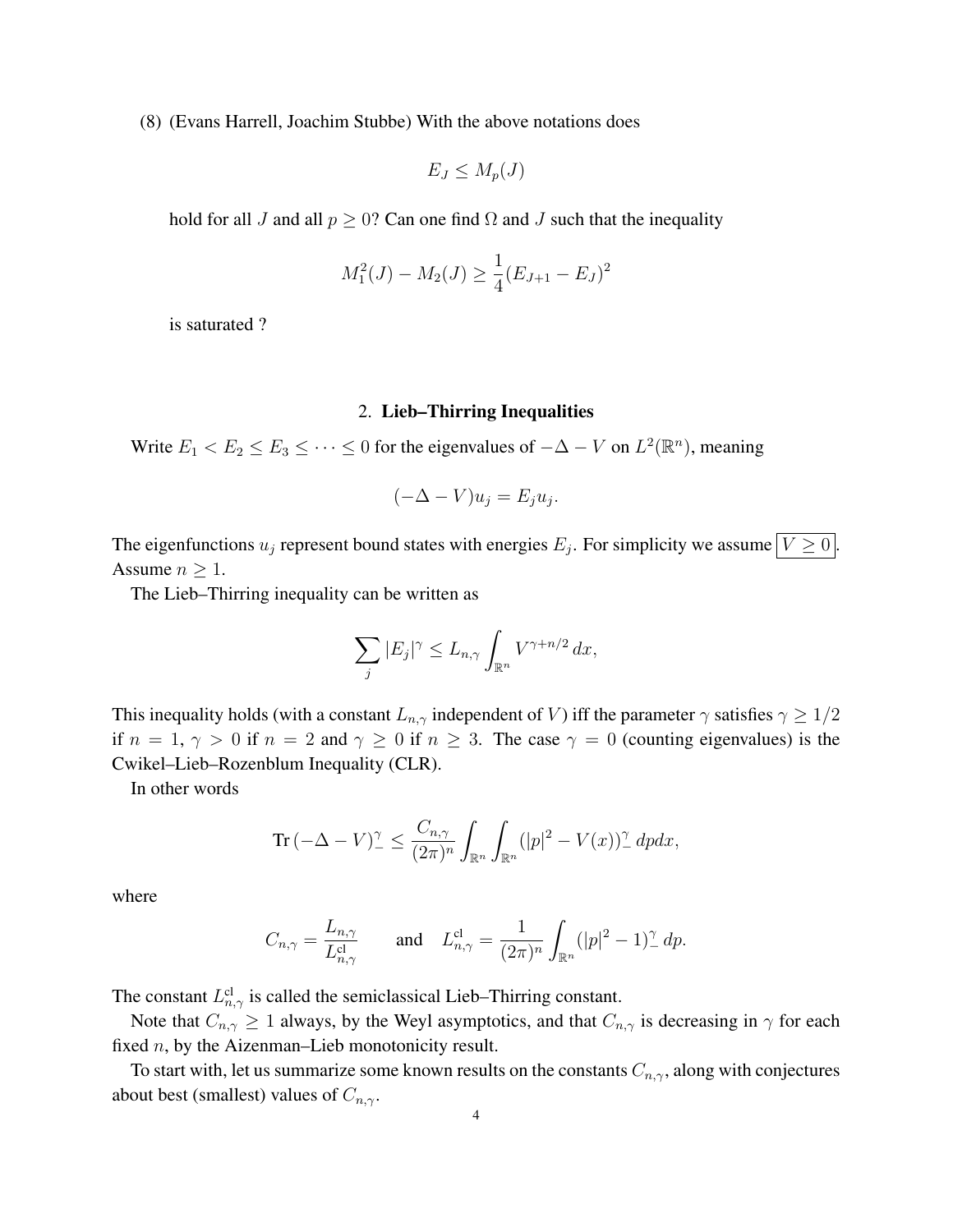| $\boldsymbol{n}$ | $\gamma$                          | Best known $C_{n,\gamma}$ | Best constant?                                             | status      | last updated |
|------------------|-----------------------------------|---------------------------|------------------------------------------------------------|-------------|--------------|
| $\mathbf{1}$     | $\frac{1}{2}$                     | $\overline{2}$            | 2                                                          | known       |              |
|                  | $(\frac{1}{2}, \frac{3}{2})$      | $2*$                      | $2\left(\frac{\gamma-1/2}{\gamma+1/2}\right)^{\gamma-1/2}$ | conjectured |              |
|                  | $\left[\frac{3}{2},\infty\right)$ | 1                         |                                                            | known       |              |
| $\overline{2}$   | $(0, \frac{1}{2})$                | $\overline{?}$            |                                                            |             |              |
|                  | $\left[\frac{1}{2},1\right)$      | 3.64                      |                                                            |             | Feb. 2009    |
|                  | $[1, \frac{3}{2})$                | 1.82                      |                                                            |             | Feb. 2009    |
|                  | $\left[\frac{3}{2},\infty\right)$ | 1                         | 1                                                          | known       |              |
| $=$ 3            | $[0, \frac{1}{2})$                | 6.87                      | $8/\sqrt{3} \simeq 4.62$                                   | conjectured |              |
|                  | $\left[\frac{1}{2},1\right)$      | 3.64                      |                                                            |             | Feb. 2009    |
|                  | $[1, \frac{3}{2})$                | 1.82                      | 1                                                          | conjectured | Feb. 2009    |
|                  | $\left[\frac{3}{2},\infty\right)$ | 1                         | 1                                                          | known       |              |
| $\geq 4$         | $[0, \frac{1}{2})$                | 10.34                     |                                                            |             | Feb. 2009    |
|                  | $\left[\frac{1}{2},1\right)$      | 3.64                      |                                                            |             | Feb. 2009    |
|                  | $[1, \frac{3}{2})$                | 1.82                      | 1                                                          | conjectured | Feb. 2009    |
|                  | $\left[\frac{3}{2},\infty\right)$ | $\mathbf{1}$              | 1                                                          | known       |              |

\*better is known for  $\gamma \in [1, \frac{3}{2}]$  $\frac{3}{2}$ ), *e.g.*  $C_{1,1} \leq \frac{\pi}{\sqrt{3}} \simeq 1.82$  via work of Eden–Foias.

*Remark.* References to the results in the table and to many of the questions below can be found in the lecture notes by Michael Loss and Timo Weidl, and in the survey paper by Dirk Hundertmark (which further states some better estimates on  $C_{n,\gamma}$  for special values of n and  $\gamma$ ).

For February 2009 updates see J. Dolbeault, A. Laptev, M. Loss, *Lieb–Thirring inequalities with improved constants*, J. Eur. Math. Soc. 10 (2008), and R. L. Frank, E. H. Lieb, R. Seiringer, *Number of bound states of Schrödinger operators with matrix-valued potentials, Lett. Math. Phys.* 82, 107 (2007).

Now we state open problems on Lieb–Thirring inequalities.

(1) (Richard Laugesen) Must an optimal potential  $V$  exist, for those Lieb–Thirring inequalities in which the best constant is not known? In particular this question is open for  $n = 1$  and  $\frac{1}{2} < \gamma < \frac{3}{2}.$ 

A restricted version of the problem asks: within the class of potentials having  $m$  bound states (where  $m \geq 1$  is given), does an optimal potential exist?

(2) (Richard Laugesen) If an optimal potential exists, then does it have just a single bound state? (In other words, does  $-\Delta - V$  have just a single eigenvalue?) When  $n = 1$  and  $\frac{1}{2}$  <  $\gamma < \frac{3}{2}$ , the natural conjecture is that the optimal potential is the one found by J. B. Keller when he determined the best constant in  $|E_1|^{\gamma} \leq C \int_{\mathbb{R}} V^{\gamma+1/2} dx$  (see J. Mathematical Phys. 2:262–266, 1961).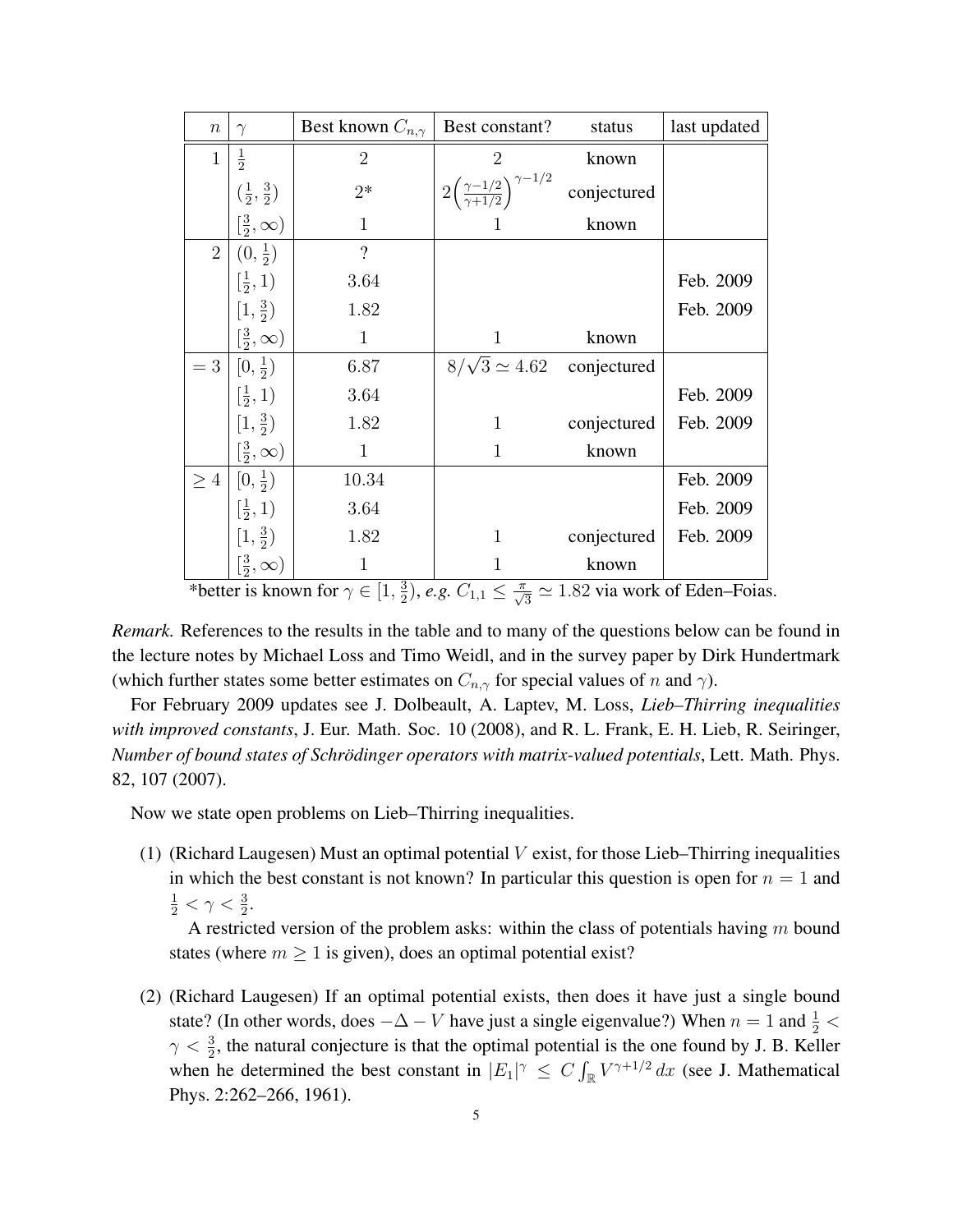This "single bound state" conjecture is due to Lieb and Thirring, 1976. In dimension  $n = 1$ , the conjecture is known to be true in the endpoint cases  $\gamma = 1/2$  (in which case V is a delta function) and  $\gamma = 3/2$  (in which case V is a transparent or reflectionless potential).

- (3) (Eric Carlen) Does there exist a bound of the form  $\sum_j |E_j|^\gamma \le C |E_1|^\gamma$ ? Here the factor C could depend on  $n, \gamma$ , and on the integrability of a power of V sufficient to guarantee that the lefthand side is finite.
- (4) (Rafael Benguria) The use of Korteweg–de Vries (KdV) integrable system methods when  $n = 1, \gamma = 3/2$ , suggests that one might similarly study Lieb–Thirring inequalities for the linear equation associated with the Benjamin–Ono equation (another integrable system). Tomas Ekholm, Rupert Frank and Dirk Hundertmark made progress during the Workshop already, by obtaining the analog of the Aizenman–Lieb "monotonicity toward best constants" result. The Lax pair for the Benjamin–Ono equation can be found for example in R.L. Anderson and E. Tafflin, *The Benjamin-Ono equation -Recursivity of linearization maps- Lax pairs*, Letters in Mathematical Physics, 9 (1985), 299–311. See also, D.J. Kaup and Y. Matsuno, *The inverse scattering transform for the Benjamin–Ono equation*, Studies in applied mathematics 101 (1998), 73–98.
- (5) (Rupert Frank) The best constant when  $n = 1, \gamma = 1$ , is due to Eden–Foias (see A. Eden and C. Foias, *A simple proof of the generalized Lieb–Thirring inequalities of one–space dimension*, Journal of mathematical analysis and applications, 162 (1991), 250–254.) More precisely, they proved a Sobolev inequality, which then gives a Lieb–Thirring inequality via the Legendre transform. So a question is: can one find a more direct proof of this Lieb–Thirring inequality?

Also, can one sharpen the Eden–Foias bound by including correction terms in their argument?

February 2009: An operator-valued version of the Eden–Foias bound has been proved by J. Dolbeault, A. Laptev, M. Loss, *Lieb-Thirring inequalities with improved constants*, J. Eur. Math. Soc. 10 (2008). By the 'lifting of dimension'-argument this result leads to the best known values for the constants in the Lieb–Thirring inequalities for  $\gamma \geq 1$  if  $n = 1$ and for  $\gamma \geq 1/2$  if  $n \geq 2$ .

- (6) (Timo Weidl) Can one find a way to directly estimate the sum of the eigenvalues, without going through the Birman–Schwinger transformation (which *counts* the eigenvalues rather than summing them)?
- (7) (Almut Burchard) *The Ovals Problem.* Consider a smooth closed curve  $\gamma$  of length  $2\pi$  in  $\mathbb{R}^3$ , and let  $\kappa(s)$  be its curvature as a function of arclength. The curve determines the onedimensional Schrödinger operator  $H_C = -d^2/ds^2 + \kappa^2$  acting on  $2\pi$ -periodic functions.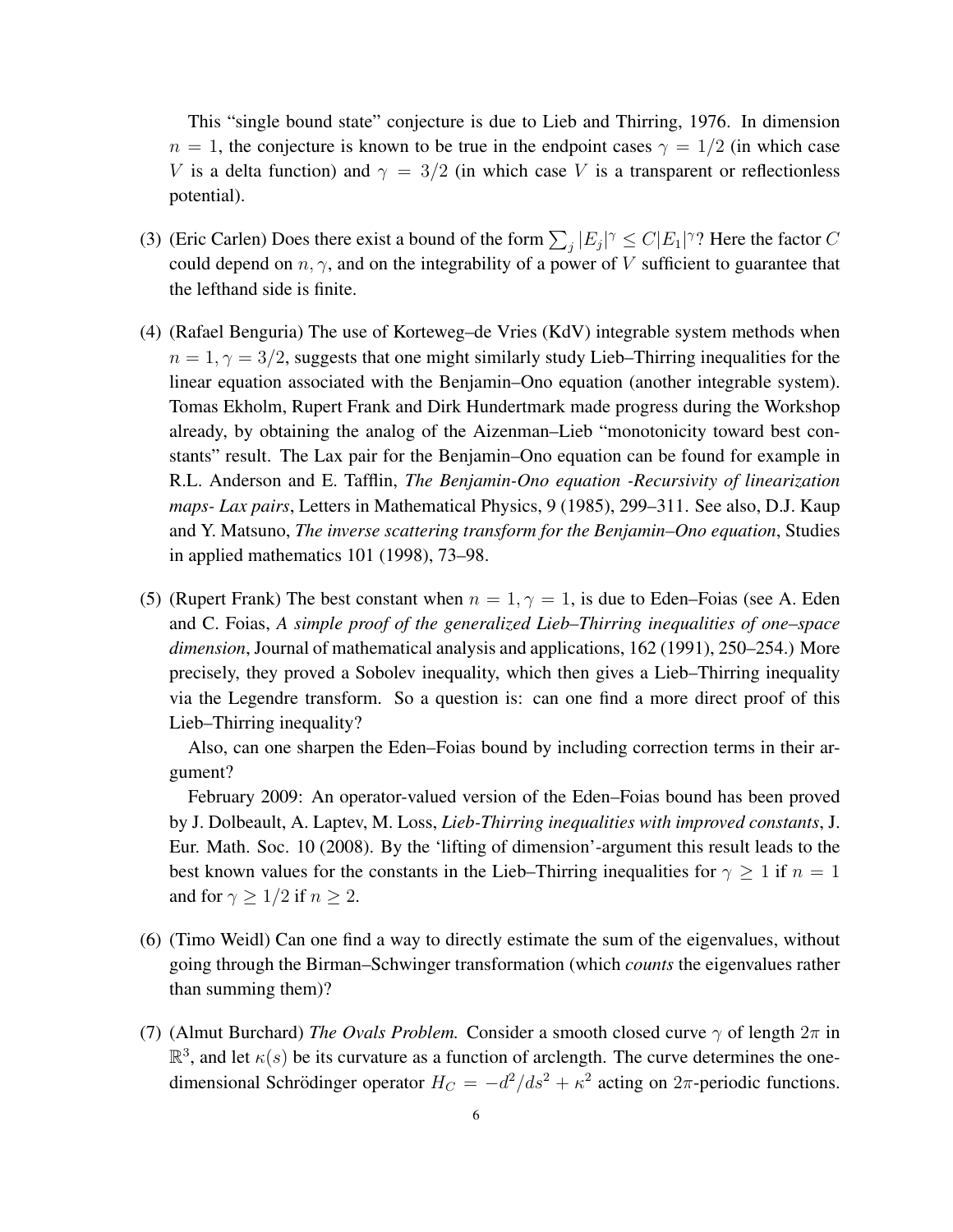This operator appears in the equation for the tension of a smooth, elastic, inextensible loop [5], and in connection with a Lieb–Thirring inequality in one dimension [4]; similar Schrödinger operators with quadratic curvature potentials have been studied in connection with quantum mechanics on narrow channels [2], Dirac operators on the sphere [3], and curvature-driven flows describing the motion of interfaces in reaction-diffusion equations [1].

A natural conjecture is that the principal eigenvalue  $e(\gamma)$  is minimal when  $\gamma$  is a circle, where it takes the value 1. This question is open even for planar loops that enclose convex sets (*'ovals'*). It is known that the value  $e(\gamma) = 1$  is attained for an entire family of planar curves whose curvature is given by  $\kappa(s) = (\alpha^2 \cos^2 s + \alpha^{-2} \sin^2 s)^{-1}$ . When  $\alpha \to 0$ , these curves collapse onto two straight line segments of length  $\pi$  joined at the ends. The inequality  $e(\gamma) \geq 1$  has recently been shown for curves in some neighborhood of the family [5], and for curves satisfying additional geometric constraints [6]. The best universal lower bound on  $e(\gamma)$  that is currently known is .6085 [6].

Several participants at the Workshop had worked on this problem previously (including Benguria, Loss, Burchard, Thomas, and Linde). All agreed that classical Calculus of Variations techniques may be exhausted at this point, and that rearrangement techniques seem to fail. Linde and Burchard claimed that minimizers can be shown to exist, and should be convex, but could conceivably contain one corner, or two corners joined by a straight line segment. Benguria pointed to the family of putative minimizers (which look like ellipses in polar coordinates) as evidence that the problem may have a hidden affine symmetry. Carlen, Mazzeo, and Benguria proposed to search for geometric flows that drive  $e(\gamma)$  towards its minimum. The affine curvature flow [7] was mentioned as a promising candidate. Rapti and Lee proposed to analyze the Euler–Lagrange equation using ODE methods. Laugesen suggested applying the Birman–Schwinger transformation, after which the conjecture becomes that the largest eigenvalue of the operator  $T = \kappa (d^2/ds^2 + \gamma)^{-1} \kappa$ is larger than 1, for each constant  $0 < \gamma < 1$ . Equivalently, take  $\gamma = 1$  and try to show the largest eigenvalue of T is larger than 1, when T acts on functions  $\psi$  with  $\kappa \psi$  orthogonal to  $\sin s$  and  $\cos s$ . The hope is that a good choice of trial function (in the variational principle for the largest eigenvalue) might suffice to prove this conjecture.

*References for the ovals problem*

- [1] E. M. Harrell and M. Loss. *On the Laplace operator penalized by mean curvature.* Commun. Math. Phys. 195:643-650 (1998).
- [2] P. Exner, E. M. Harrell and M. Loss. *Optimal eigenvalues for some Laplacians and Schrödinger operators depending on curvature. Oper. Theory Adv. Appl. 108:47-58* (1999).
- [3] T. Friedrich. *A geometric estimate for a periodic Schrödinger operator.* Colloq. Math. 83:209-216 (2000).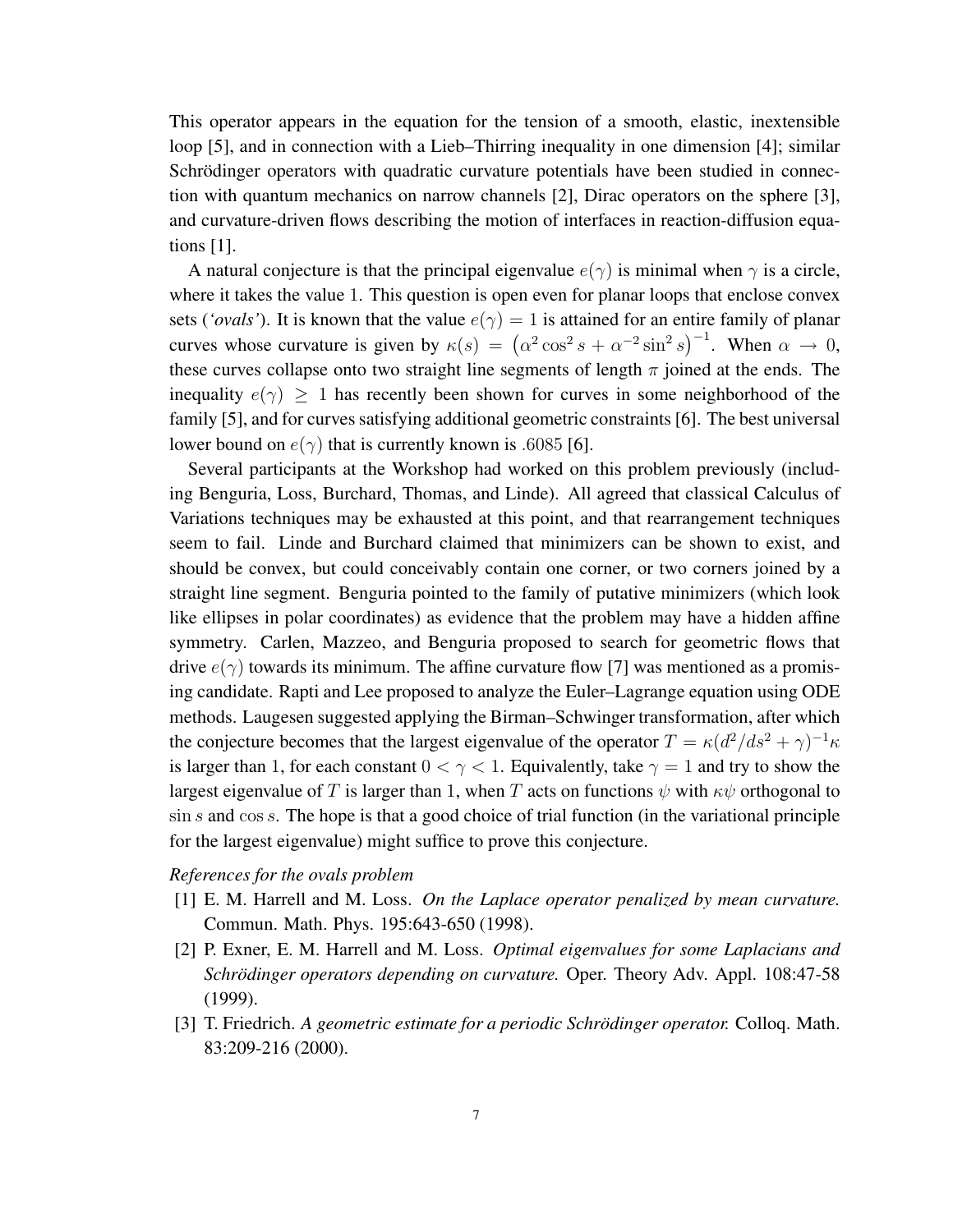- [4] R. D. Benguria and M. Loss. *Connection between the Lieb–Thirring conjecture for Schrödinger operators and an isoperimetric problem for ovals on the plane.* Contemporary Math. 362:53-61 (2004).
- [5] A. Burchard and L. E. Thomas. *On an isoperimetric inequality for a Schrödinger operator depending on the curvature of a loop.* J. Geometric Analysis 15:543-563 (2005).
- [6] H. Linde. *A lower bound for the ground state energy of a Schrödinger operator on a loop.*, Proc. Amer. Math. Soc. 134 (2006), 3629–3635.
- [7] B. Andrews. *The affine curve-lengthening flow.* Crelle J. Reine Angew. Math. 506:43- 83 (1999).
- (8) (Timo Weidl) For  $n = 2, \gamma = 0$ , can one prove a Cwikel–Lieb–Rozenblum Inequality that involves a logarithmic correction factor? Without some such correction factor, the inequality fails, since any nontrivial attractive potential has at least one bound state.

February 2009: This problem has been solved in H. Kovarik, S. Vugalter, T. Weidl, *Spectral estimates for two-dimensional Schrödinger operators with application to quantum layers*. Comm. Math. Phys. 275 (2007), no. 3, 827–838.

- (9) (Timo Weidl) Can one obtain improved Lieb–Thirring constants when working on a domain  $\Omega$  rather than on all of  $\mathbb{R}^n$ ? For example, can one obtain a boundary correction term?
- (10) (Timo Weidl) *Magnetic Schrodinger operators on a domain. ¨* Consider the Dirichlet Laplacian in a domain in  $\mathbb{R}^n$ . The technique of iteration-in-dimension gives sharp Lieb–Thirring constants for arbitrary magnetic fields for  $\gamma \geq 3/2$  and any  $n \geq 2$ . (See the final part of A. Laptev and T. Weidl, *Sharp Lieb–Thirring inequalities in high dimensions*, Acta Mathematica 184 (2000), 87-111.) For  $1/2 \leq \gamma < 3/2$  one also gets estimates uniform in the magnetic field, but the constant is (probably) not sharp. With the same approach, the results of D. Hundertmark, A. Laptev and T. Weidl (*New bounds on the Lieb–Thirring constants*, Inventiones Math. 140 (2000), 693-704) carry over to magnetic operators; see the remark at the end of that paper.

The sharp Li–Yau bound (corresponding to  $\gamma = 1$ ) has been proved by L. Erdös, M. Loss and V. Vougalter (*Diamagnetic behavior of sums of Dirichlet eigenvalues*, Ann. Inst. Fourier (Grenoble) 50 (2000), 891–907) for constant magnetic fields. Does this bound hold true for *arbitrary* magnetic fields for  $1 \leq \gamma < 3/2$ ?

For  $\gamma = 0$ , does the Pólya conjecture hold true for tiling domains in the presence of magnetic fields?

February 2009: The answer to the latter question is negative for constant magnetic fields. Indeed, the sharp constant in the corresponding lower bound for  $0 \leq \gamma < 1$  was found in R. L. Frank, M. Loss, T. Weidl, *Polya's conjecture in the presence of a constant magnetic ´ field*. J. Eur. Math. Soc., to appear.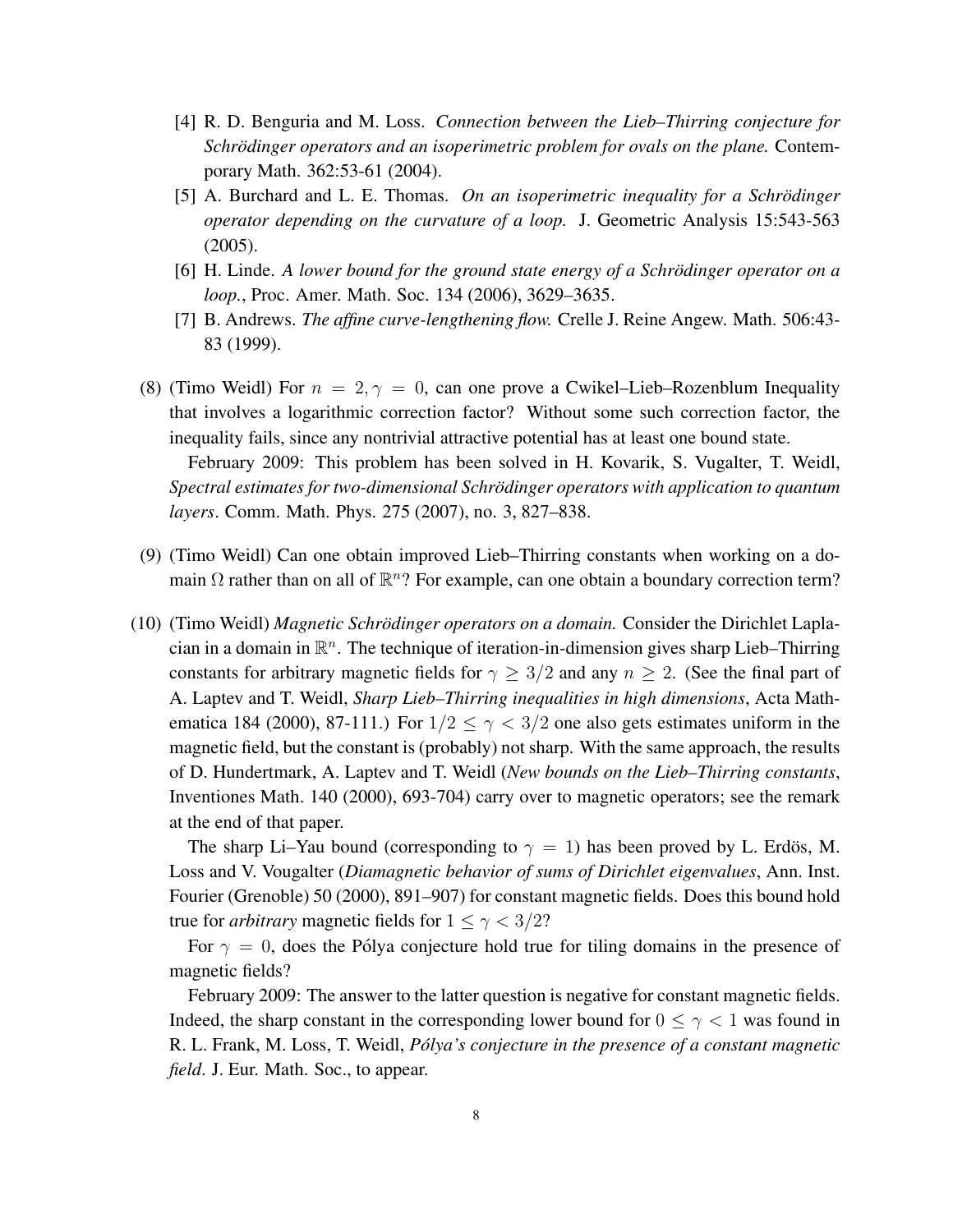(11) (Timo Weidl) *Magnetic Schrödinger operators on*  $\mathbb{R}^n$ . Consider Lieb-Thirring bounds for magnetic Schrödinger operators on all of  $\mathbb{R}^n$ . In all cases where the sharp constant is known, either the magnetic field is not relevant (dimension  $n = 1$ ) or the value of the constant is independent of the magnetic field ( $\gamma \geq 3/2$  and  $n \geq 2$  as above, where the sharp constant equals the classical constant).

Can the magnetic field change the optimal value of the Lieb–Thirring constant in the remaining cases? (February 2009: The magnetic field can change the optimal value at most by an explicit factor depending only on  $\gamma$  and d; see R. L. Frank *A simple proof of Hardy-Lieb-Thirring inequalities*. Comm. Math. Phys., to appear.)

This question is rather speculative, because we do not know the sharp constants even in the non-magnetic case. But let us put forward the following more specific version:

Can one construct a counterexample to the Lieb–Thirring conjecture that the optimal constant is the classical one for  $n = 3, \gamma = 1$ , by using a suitable magnetic field?

(12) (Eric Carlen) *Generalization to manifolds.* Do there exist Lieb–Thirring inequalities on manifolds? As a basic first question, do the critical exponents ( $\gamma = \frac{1}{2}$  when  $n = 1$ , and  $\gamma = 0$  when  $n = 2$ ) depend on the geometry?

Some references to get started here are A. A. Ilyin, *Lieb–Thirring inequalities on the* N*-sphere and in the plane, and some applications*, Proc. London Math. Soc. (3) 67 (1993), 159–182; and *Lieb–Thirring integral inequalities and their applications to attractors of Navier-Stokes equations*, Sb. Math. 196 (2005), 29–61. A classic reference for applications to turbulence is E. Lieb, *On characteristic exponents in turbulence*, Comm. Math. Phys. 92 (1984), 473–480.

February 2009: Intuition from recent results on continuous trees suggest that the critical exponents depend on both the local and global dimension of the manifold (see T. Ekholm, R. L. Frank, H. Kovarik, *Eigenvalue estimates for Schrödinger operators on metric trees*, arXiv:0710.5500v1.)

Analogues of Lieb-Thirring inequalities on tori and spheres have been proved in E. Harrell and J. Stubbe, *Trace identities for commutators, with applications to the distribution of eigenvalues*, arXiv:0903.0563v1.

(13) (Mark Ashbaugh) *Reverse Lieb–Thirring Inequality*. For dimension  $n = 1$ , Damanik and Remling have proved a Reverse Lieb–Thirring Inequality in the subcritical range  $0 < \gamma \leq$ 1  $\frac{1}{2}$  (*Schrödinger operators with many bound states*, Duke Math. J. 136 (2007), 51–80) Sharp constants seem not to be known. A Reverse Cwikel–Lieb–Rozenblum Inequality for the eigenvalue counting function for dimension  $n = 2$  in the critical case  $\gamma = 0$  has been proved by A. Grigor'yan, Yu. Netrusov, S.-T. Yau, *Eigenvalues of elliptic operators and geometric applications*, Surveys in Differential Geometry IX (2004), 147-218.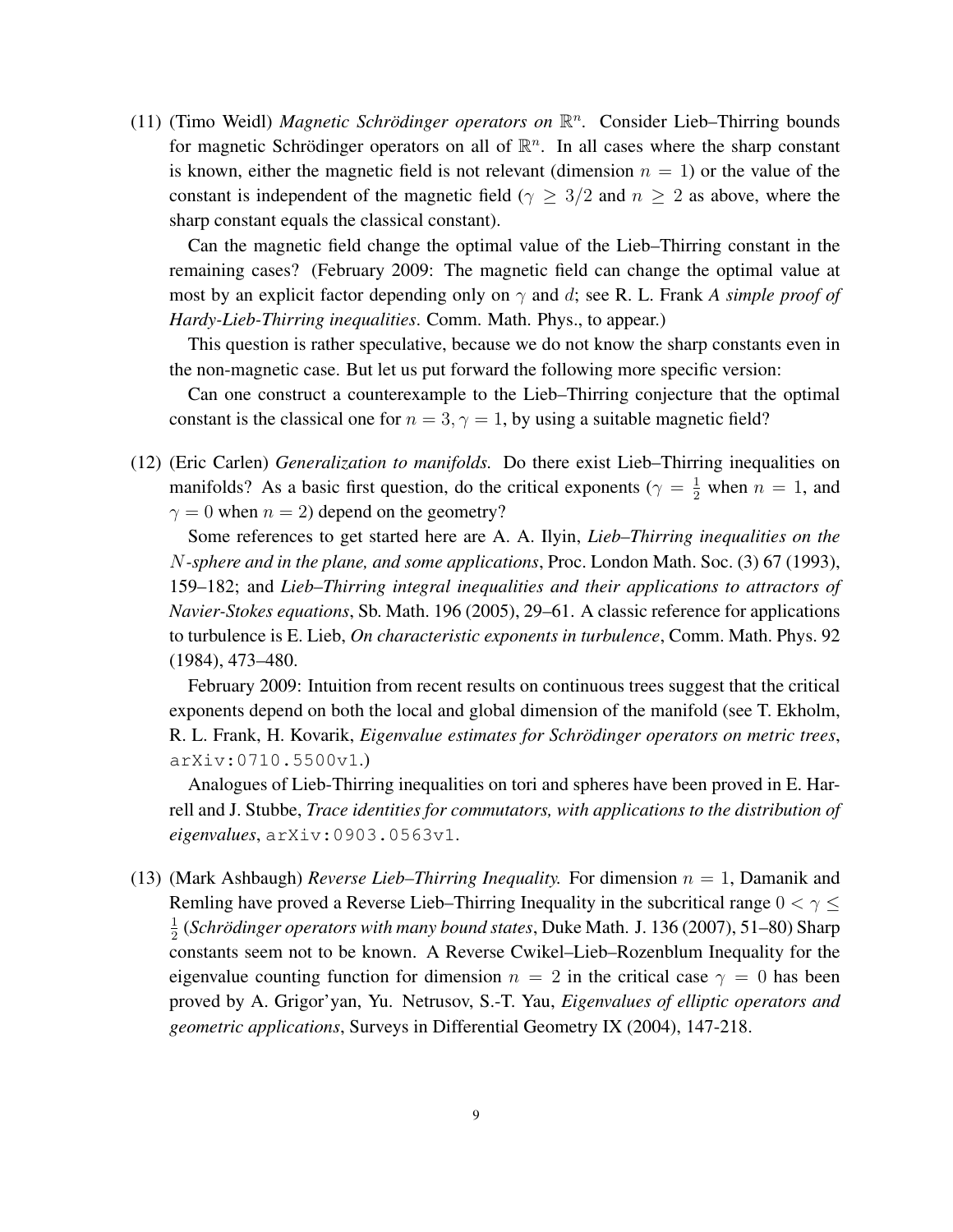(14) (Rupert Frank) *Powers of the Laplacian.* Can one prove a critical Lieb–Thirring inequality for arbitrary powers of the Laplacian? That is, one wants

$$
\text{tr } ((-\Delta)^s - V)_-^{\gamma} \le L_{\gamma,n} \int_{\mathbb{R}^n} V_+^{\gamma + n/2s} dx
$$

for  $\gamma = 1 - n/2s > 0$ . Such an inequality is known for s a positive integer by work of Netrusov–Weidl.

Timo Weidl remarked that regardless of whether these operators have physical significance, the higher order situation can help shed light on what makes the second-order case work.

(15) (Rupert Frank) *Hardy–Lieb–Thirring Inequality.* Can one prove a Lieb–Thirring bound with a Hardy weight, on the half-line? That is, one wants

$$
\text{tr}\,\left(-\frac{d^2}{dr^2} - \frac{1}{4r^2} - V\right)^{\theta/2} \le C_\theta \int_0^\infty V(r)r^{1-\theta}\,dr
$$

for  $0 < \theta < 1$ . The inequality is known for  $\theta = 1$  (Lieb–Thirring). For  $\theta = 0$  it fails (although note that if it were true, it would resemble Bargmann's inequality).

February 2009: The inequality for all  $0 < \theta \le 1$  has been proved in T. Ekholm, R. L. Frank, *Lieb-Thirring inequalities on the half-line with critical exponent*. J. Eur. Math. Soc. 10 (2008), no. 3, 739 - 755. The sharp constant  $C_{\theta}$  is not known, and there is not even a conjecture for it.

(16) (Carlo Morpurgo) *Cwikel–Lieb–Rozenblum bounds and heat kernel inequalities.*

Let  $Y$  be the Yamabe operator, or conformal Laplacian, on the euclidean "round" sphere  $(S^n, g)$ . That is,  $Y = \Delta_{S^n} + \frac{n}{2}$  $\frac{n}{2}$   $(\frac{n}{2}-1)$ , where  $\Delta_{S^n}$  denotes the Laplace–Beltrami operator on  $S^n$ .

Consider a positive smooth function W on  $S<sup>n</sup>$ , normalized so that  $\int_{S^n} W^{n/2}$  =volume of the round sphere. Define  $Y_W = W^{-1/2} Y W^{-1/2}$ , acting on  $L^2(S^n, g)$ .

CONJECTURE 1. For  $n > 3$ ,

$$
\max_{t>0} \left\{ t^{n/2} \text{Tr} [e^{-tY_W}] \right\} \le \max_{t>0} \left\{ t^{n/2} \text{Tr} [e^{-tY}] \right\}.
$$
 (3)

(Note that the eigenvalues of  $Y_W$  are the same as the eigenvalues of  $W^{-(n+2)/4}YW^{(n-2)/4}$ acting on  $L^2(S^n, Wg)$ , which is the natural Yamabe operator in the metric  $Wg$ .)

In other words we are looking for the best constant  $C(W)$  in the inequality

$$
\operatorname{Tr}[e^{-tY_W}] \le \frac{C(W)}{t^{n/2}}, \qquad t > 0,\tag{4}
$$

and the conjecture states that this constant is attained precisely by the right side of (3), which is the best constant in (4) for  $W \equiv 1$ .

If Conjecture 1 is true then we can considerably improve the known CLR bounds, at least in low dimensions, noting that for a given positive potential  $V$ , the eigenvalues of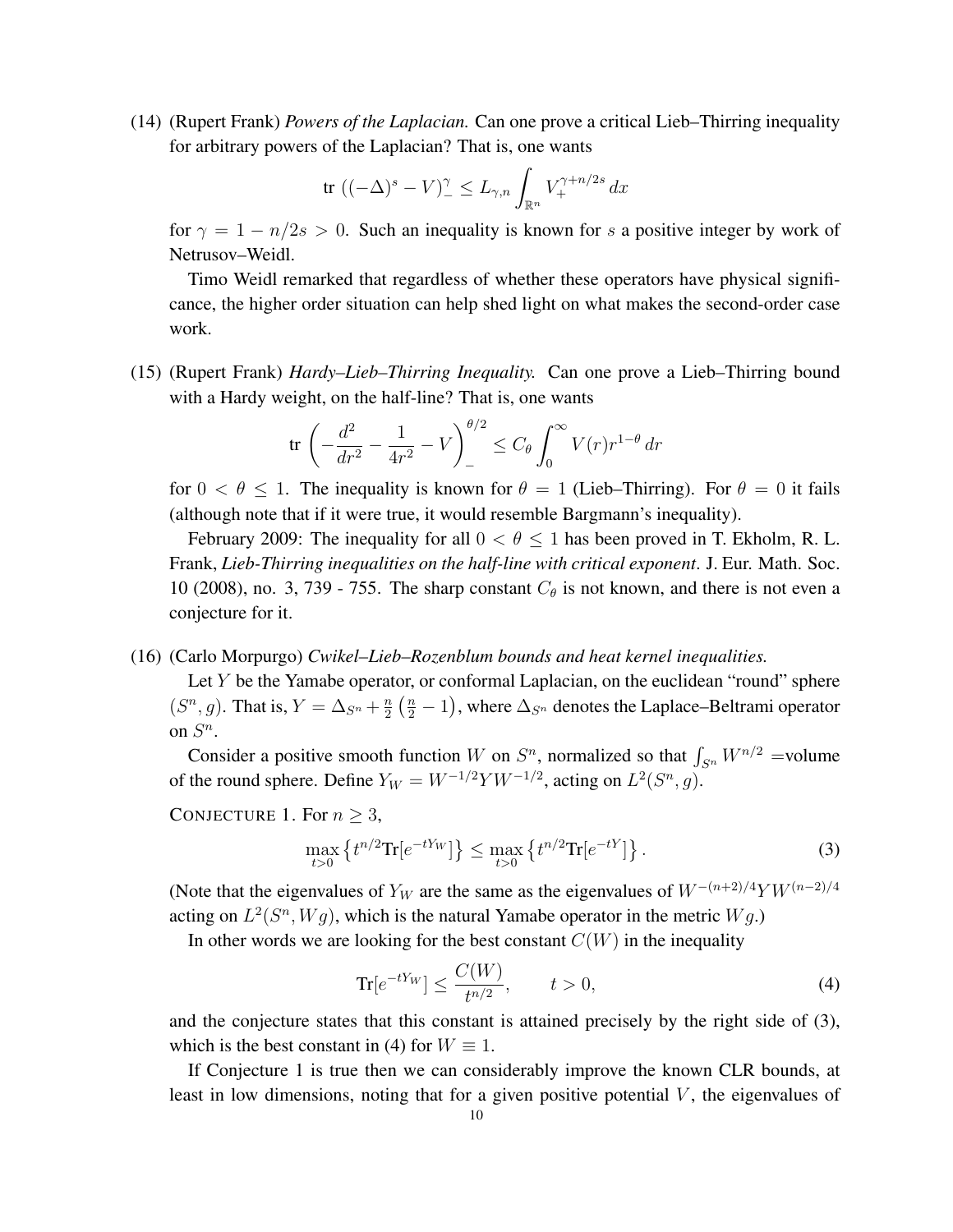the Birman–Schwinger operator  $V^{-1/2} \Delta V^{-1/2}$  are the same as those of  $Y_W$ , with  $W =$  $(V \circ \pi) |J_{\pi}|^{2/n}$ ,  $\pi$  being the stereographic projection and  $J_{\pi}$  its Jacobian.

CONJECTURE 2. If  $n \geq 4$  then the function  $f_W(t) = t^{n/2} \text{Tr}[e^{-tY_W}]$  is decreasing in t.

An asymptotic expansion  $f_W(t) \sim a_0(W) + ta_1(W) + \dots$  holds as  $t \to 0$ , with  $a_0(W) =$  $(4\pi)^{-n/2} \int_{S^n} W^{n/2}$  and with  $a_1(W)$  written explicitly in terms of the total curvature. Hence Conjecture 2 would imply (equality in) Conjecture 1 for  $n \geq 4$ , because Conjecture 1 normalizes the constant term  $a_0(W)$  in the expansion.

It is known that  $a_1(W)$  is negative for  $n \geq 5$ , zero for  $n = 4$ , and positive for  $n = 3$ , so that Conjecture 2 fails for small t when  $n = 3$ .

On the other hand, Conjecture 2 holds for large t and any  $n \geq 3$ , since the known sharp lower bound  $\lambda_0(W) \ge \lambda_0(1) = \frac{n}{2}(\frac{n}{2}-1)$  for the lowest eigenvalue of  $Y_W$  implies that  $f_W(t)$  is decreasing when  $t > (\frac{n}{2} - 1)^{-1}$ .

Conjecture 2 is true if  $W \equiv 1, n \ge 4$ .

#### 3. Gap Inequalities

Consider eigenvalues of the Dirichlet Laplacian on a bounded convex domain  $\Omega \subset \mathbb{R}^n$  with *convex* potential  $V$ :

$$
\begin{cases}\n(-\Delta + V)u_j = \lambda_j u_j & \text{in } \Omega, \\
u_j = 0 & \text{on } \partial\Omega.\n\end{cases}
$$

Assume  $n \geq 1$ . Notice the operator is written with  $+V$ , not  $-V$  like in the previous section.

Van den Berg's Gap Conjecture is that

$$
\lambda_2 - \lambda_1 \ge \frac{3\pi^2}{d^2}
$$
,  $d = \text{diam}(\Omega)$ ,

with equality holding when  $n = 1, V \equiv 0$ . (In dimensions  $n \geq 2$ , the inequality should be strict, with equality holding only in the limit as the domain degenerates to an interval.) For an extended treatment of the problem and many references, see Mark Ashbaugh's introduction *The Fundamental Gap* on the AIM website. Also see the overhead transparencies of Rodrigo Banuelos's talk.

In dimension  $n = 1$  the conjecture has been completely proved by Richard Lavine (1994).

In dimensions  $n \geq 2$ , the best partial result says that  $\lambda_2 - \lambda_1 \geq \pi^2/d^2$ , which is missing the desired factor of 3 on the righthand side. The first proof of this result used P-function techniques based on the maximum principle. The second proof adapted the methods of Weinberger, who resolved the analogous Neumann gap problem long ago.

Now we state open problems, beginning with one dimension and then considering higher dimensional problems.

(1) (Richard Lavine) Can one expand the class of potentials for which the gap inequality holds, in one dimension? It is known for convex potentials, but also for single well potentials with a centered transition point. See the write-up by Mark Ashbaugh.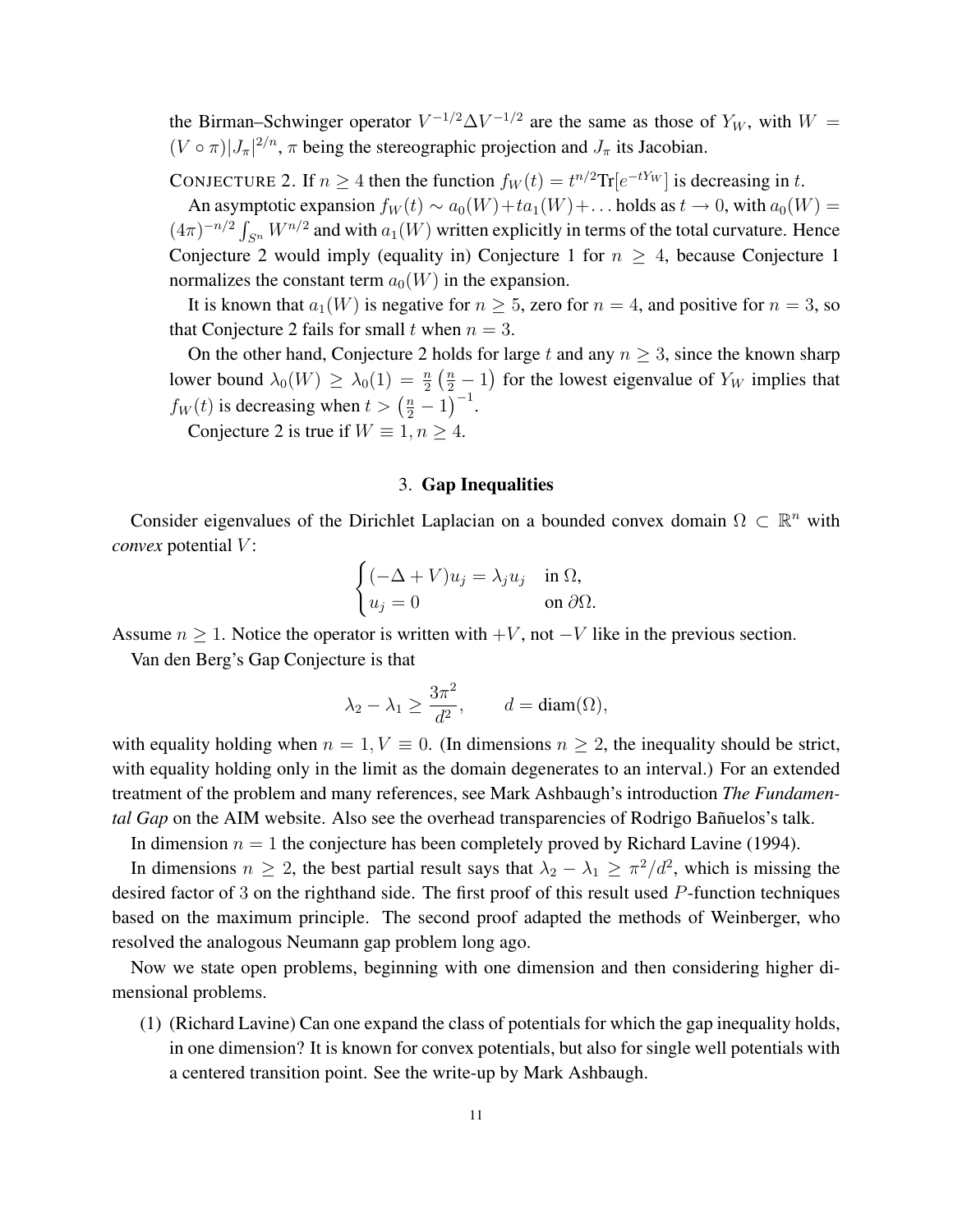- (2) (Richard Lavine) Normalize the eigenfunctions  $u_j$  in  $L^2$  and define  $\langle V \rangle_j = \int_{\Omega} V u_j^2 dx$ . Are these means  $\langle V \rangle_j$  an increasing sequence as j increases? The question is already interesting in one dimension.
- (3) (Richard Lavine) Can one strengthen the gap inequality by adding to its righthand side a term that involves  $V$ ? The question is already interesting in one dimension.
- (4) (Rodrigo Banuelos) Can Lavine's approach be extended to higher dimensions? ˜
- (5) (Mark Ashbaugh) In dimensions  $n \geq 2$ , one should try to understand whether genuine barriers exist to pushing the P-function techniques beyond the known  $\pi^2/d^2$  bound. One seems to need to improve the log-concavity bound on the groundstate  $u_1$  (due to Brascamp– Lieb). That is, instead of just discarding the Hessian of  $log u_1$  when it arises, on the grounds that it is  $\leq 0$ , one seems to want to bound the Hessian strictly away from 0. Can this be achieved by the methods of Brascamp–Lieb, or of Korevaar?
- (6) (Antoine Henrot) The Gap Conjecture is already very interesting in the case of vanishing potential  $V \equiv 0$ . A possible approach is as follows.
	- (a) Prove the gap infimum inf $_{\Omega \in \mathcal{O}}(\lambda_2 \lambda_1)$  is not attained, when  $\mathcal O$  is the class of convex domains with diameter 1.
	- (b) Prove that minimizing sequences shrink to a segment of length 1.
	- (c) Prove that the gap for a sequence of shrinking domains behaves like the gap of a one-dimensional Schrödinger operator with convex potential (semiclassical limit arguments).
	- (d) Complete the proof using the results in the one dimensional case (Lavine's Theorem). It seems that points (b), (c) and (d) are OK. It remains to prove point (a)!
- (7) (Helmut Linde) *Operator-valued potentials.* In order to prove the gap conjecture one could consider the Laplacian on a two-dimensional domain as being a one-dimensional operator with a matrix-valued potential. This makes it possible to approach the problem via a sequence of simplified "toy models". For example, one can try to prove the gap conjecture first for very special classes of matrix-valued potentials, like potentials that have constant eigenvectors and whose eigenvalues are convex functions. Then one could gradually generalize this theorem to approach the "real" gap conjecture.
- (8) (Timo Weidl and Richard Laugesen) *Magnetic Schrodinger operators. ¨* For magnetic Schro-¨ dinger operators, the Gap Conjecture cannot hold as stated because the eigenvalue gap can be reduced to zero by the introduction of a magnetic field.

Can one still obtain a valid gap inequality by subtracting from the righthand side a term depending on the magnetic potential A?